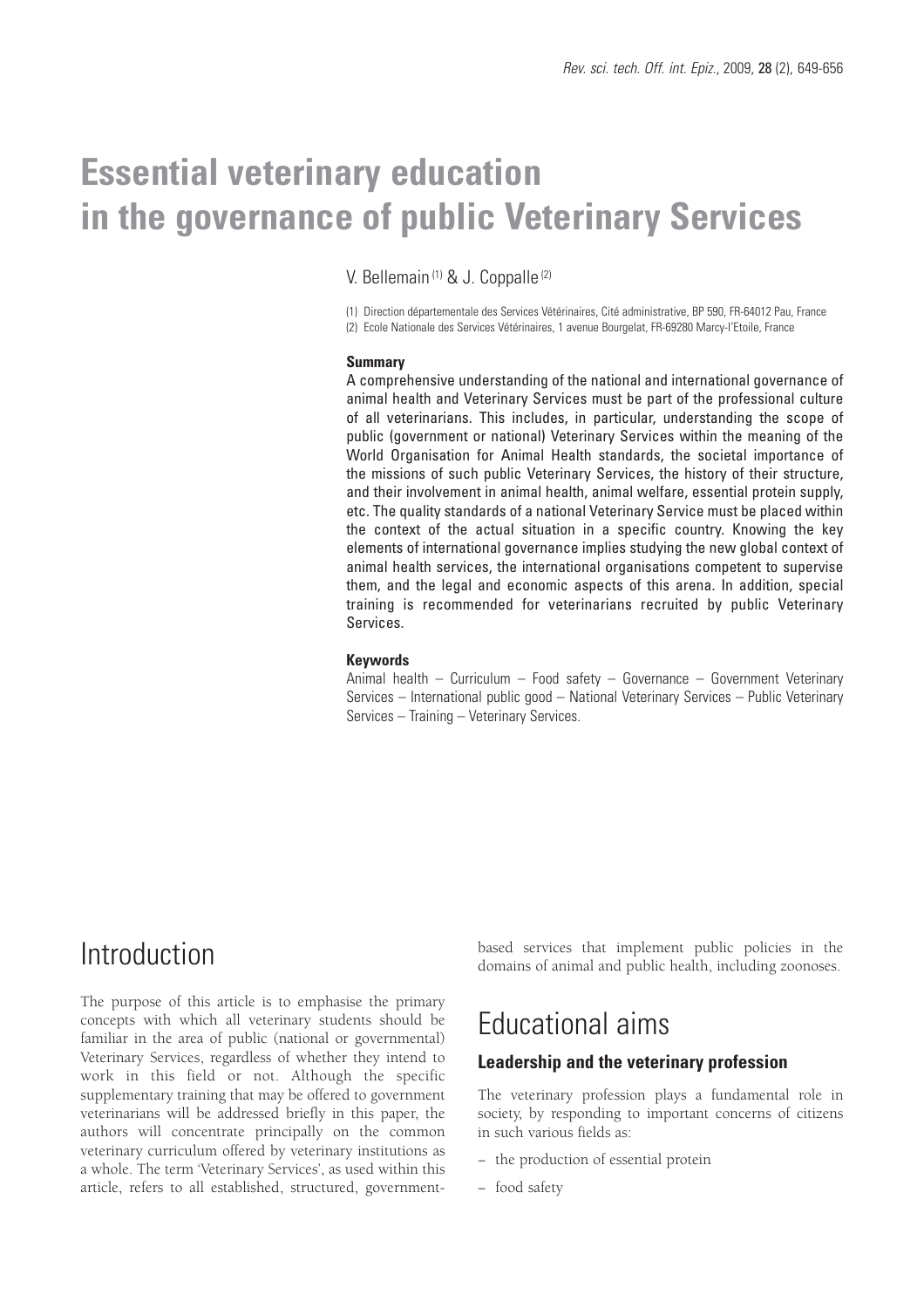- − the care of companion animals
- − the welfare of animals in general
- − the protection of wildlife
- − the protection of the environment, etc. (10).

Public and private action complement each other, with a varying distribution of responsibilities, depending on the specific country involved.

The veterinary profession must be constantly attuned to topical issues ('avian influenza', food shortages, bovine spongiform encephalopathy, etc.) in a world where globalisation is evolving at an ever-increasing pace and new challenges and new opportunities are being presented every day.

Nevertheless, an overall vision, shared values and effective communication are important for the veterinary profession as a whole and are indispensable if it is to receive the respect and recognition it needs to operate successfully within society. This is why all veterinarians will profit, both individually and as a group, from understanding the national and international contexts of their profession and by communicating their shared values.

#### **Veterinarians as sentinels and partners**

In the field, even in private practice, veterinarians are all directly or indirectly involved in the implementation of public policies on animal and public health. They, alongside farmers and other livestock owners, are the first line of defence against infectious animal diseases, in particular, zoonoses, since, as sentinels, they are the first to detect disease. They may support the public Veterinary Services for both routine matters and during epizootics. This is true for both rural veterinarians and those in urban practices, who care for small and companion animals (examples include rabies, avian influenza, etc.).

This responsibility also involves building more harmonious partnerships between the public and private sectors, to improve the performance of the veterinary health monitoring network. Veterinarians in private practice are more likely to perform these duties conscientiously when they understand what is at stake (in particular, the international commitments of their country), the mechanisms of public Veterinary Services and their own role in the health services chain of responsibility within their country.

#### **The professional culture of the veterinarian**

Understanding the organisation and missions of the modern State, the role of public services, and international governance in animal health constitutes a key element of

professional culture that is indispensable in the modern world. The veterinarian of today must be open and alert to the expectations of society, and able to discuss such issues as, for example:

- zoonoses
- food safety
- the global spread of pathogens

– the growing interdependence among the regions of the world

– the role of breeding and animal health in the fight against poverty and malnutrition in developing countries.

Veterinarians must also understand the continuum of international governance of the profession, ranging from the international responsibilities of the World Organisation for Animal Health (OIE), to national Veterinary Services, down to the local and community responsibilities of veterinarians in private practice.

In many countries, veterinarians employed in the public Veterinary Services do not receive special training. Practising veterinarians may also work part-time for public Veterinary Services, in particular, in slaughterhouses, or on contract to perform on-farm duties (the health services mandate) (1).

Introducing elements of common professional culture into the everyday curriculum will enable veterinarians to become more relevant in their role in society, as well as in their daily work, and, in some countries, can lead to further work opportunities. It may also stimulate the interest of graduates into joining the public Veterinary Services.

### **Academic guidelines**

The organisation of public Veterinary Services around the world, and the particular circumstances in which they operate, are extremely diverse (1). Obviously, the methods in which the various curriculum topics are presented to students in different countries will be adapted accordingly. For ease of presentation, such nuances are not addressed in this article.

Instead, the authors concentrate on the definition of what veterinary instructors and those who oversee and develop the curriculum call, 'competency guidelines', i.e. what the students must ultimately know or know how to do. The academic guidelines (what to teach) and the teaching methods (how to teach) are highly dependent on the cultural context in which the course is taught and the abilities and priorities of the teachers (2).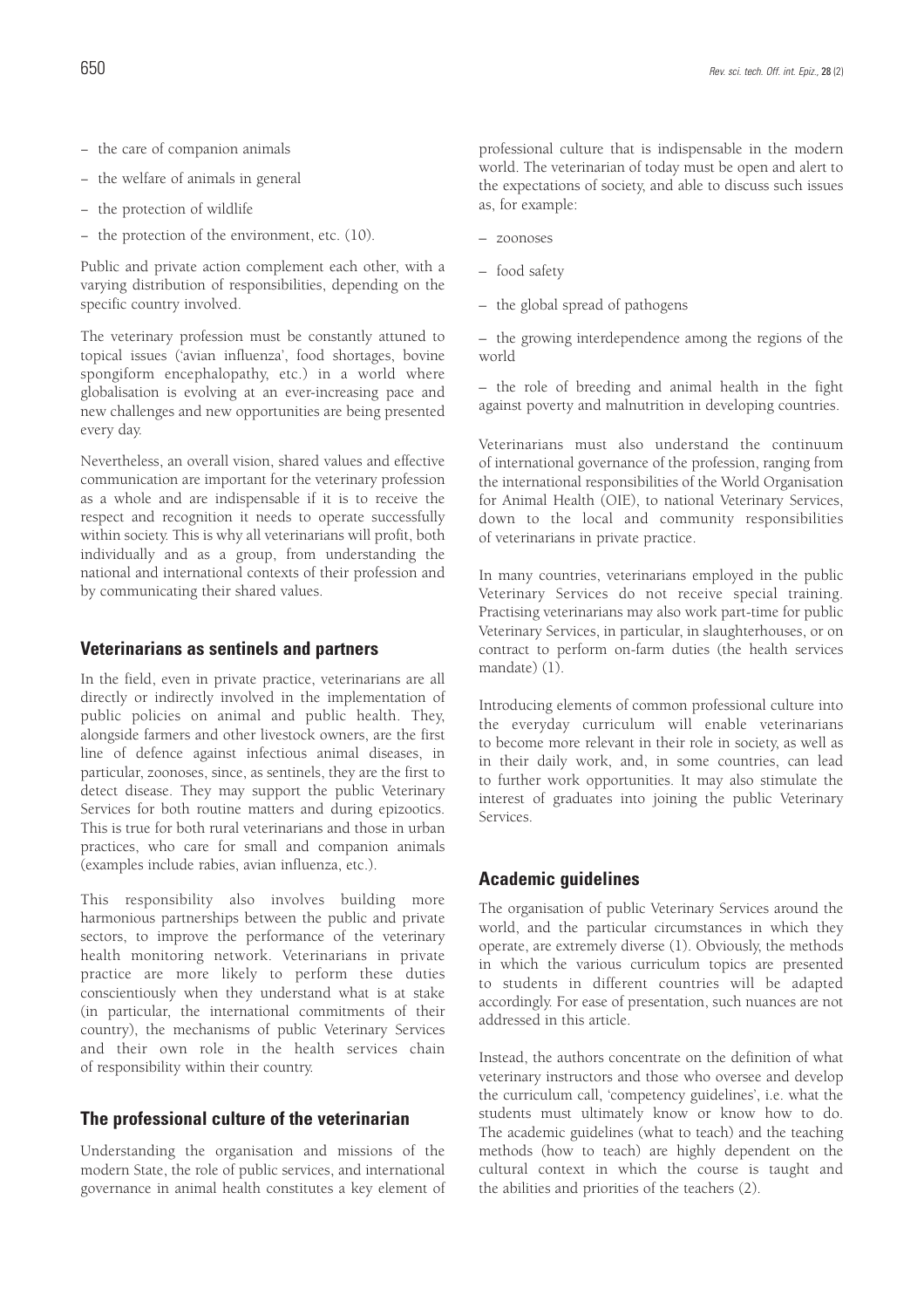Educationalists distinguish between several levels of learning, from an introduction to a subject through to its mastery. The standard veterinary curriculum should include an introduction to public veterinary action (the objective here should be that the student understands the topic) and a solid grounding in the subject (so the student gains the necessary foundation knowledge). Gaining proficiency in this subject ('mastering it') and being able to apply such knowledge in concrete situations should be left to advanced courses in public veterinary medicine.

Various countries have veterinary education guidelines. Generally, these guidelines do not include the public sphere of veterinary activities. For example, this notion is not included in the minimal programme of the European Union (EU) Directive on the mutual recognition of veterinary diplomas in EU Member States (5, 7). Including these concepts in the veterinary curriculum seems to be an innovative element that represents a strategic broadening of the professional culture of veterinarians.

## Defining the fields of action of public Veterinary Services

Depending on the country concerned, public Veterinary Services can cover extremely varied fields of action.

For ease of understanding, the authors refer to the international standards of the OIE, adopted by the Assembly of 172 Member Countries and Territories. The OIE *Terrestrial Animal Health Code* (the '*Terrestrial Code*') (8) defines national Veterinary Services as:

... *the governmental and non-governmental organisations that implement animal health and welfare measures and other standards and guidelines in the* Terrestrial Code *in the country. The Veterinary Services are under the overall control and direction of the* Veterinary Authority. *Private sector organisations are normally accredited or approved to deliver functions by the* Veterinary Authority.

The Veterinary Authority means:

... *the Governmental Authority of a Member Country, comprising veterinarians, other professionals and paraprofessionals, having the responsibility and competence for ensuring or supervising the implementation of animal health and welfare measures, international veterinary certification and other standards and guidelines in the* Terrestrial Code *in the whole country.*

This definition refers to public policy and action in such areas as disease prevention and control against regulated infectious diseases, the safety of food of animal origin (at least at the production stage) and international animal health certification. It excludes the routine care of animals and zootechnical tasks, such as artificial insemination, even if, in certain countries, those actions are performed in whole or in part by civil servants since private veterinary practices do not exist or when privatisation is in progress.

In the course of implementing collective tasks managed by public Veterinary Services, numerous on-farm activities (such as vaccination, taking samples, inspection, etc.) can be delegated to private veterinarians or para-professionals working under the supervision of a veterinarian. Likewise, laboratory tests and animal tagging or registration of movements (for traceability) can be delegated to private bodies (10). Veterinary courses should explain what fields are covered by 'public action' and what tasks can be delegated to the private sector, while taking into account the requirements of international standards and the particular circumstances in that region and country. In addition, in the countries and regions concerned, all veterinarians should be aware of the policy of their country towards the privatisation of veterinary medicine and surgery.

The areas of food safety covered by public Veterinary Services can vary greatly, depending on the country concerned. This may be because public action in this field remains limited (which is the case in numerous developing countries or countries in transition), or because those activities are shared with other parts of the public sector (6). Regardless, students should understand the food safety policies of their country and be able to place them in the context of global trends. The concepts with which they should become familiar include:

– the history of the involvement of Veterinary Services at each stage of the animal production industry (from 'downstream' to 'upstream')

– changes in approaches to food safety for foods of animal origin, from the control of finished products to an integrated approach to risk using the hazard analysis and critical control point (HACCP) system (a preventive approach to controlling the safety of food).

Traditionally, the mission of the Veterinary Services has been to protect breeding and their activities have been geared towards the prevention and control of animal diseases, as a threat to primary production, within the country and at its borders. Later, their activities extended to the slaughterhouse to aid in the detection of animal disease (epidemiological monitoring) and to assess the safety of meat for the consumer. Their competencies expanded further, although this varied according to country, to supervising hygiene controls in the food production chain in food service industries and even at distribution (in retail stores, restaurants, etc.).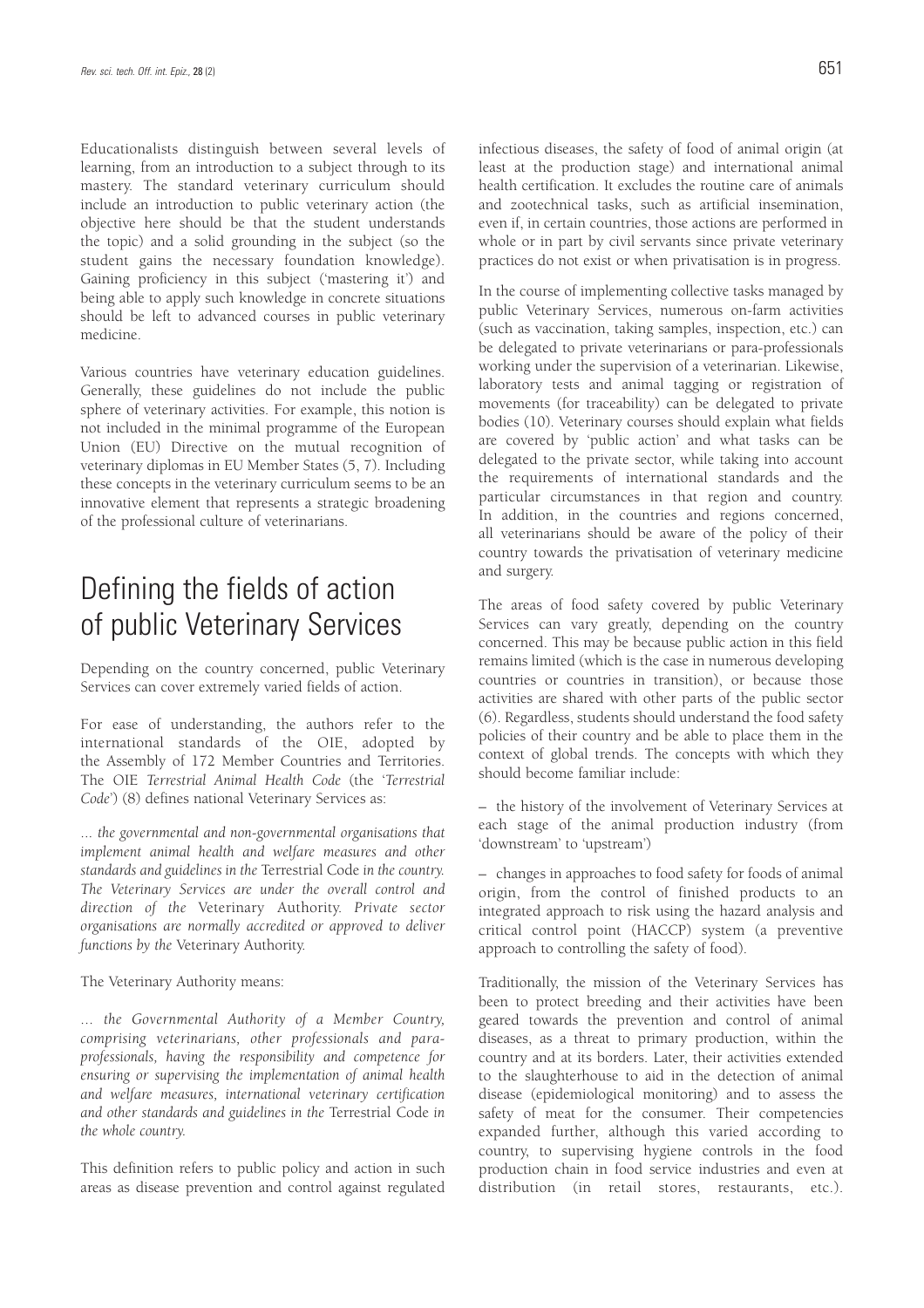Veterinarians are generally in charge of the health certification of animals and animal-origin food products for export, as well as of import controls. As the only animal professionals who are present throughout the modern production chain of foodstuffs of animal origin, veterinarians play a central role in quality control, 'from farm to fork', 'from stable to table' or 'from the field to the plate'. Moreover, the globalisation of animal health issues means that the veterinary profession must develop much closer co-operation with stakeholders, including consumers, commercial partners, the Veterinary Services in other countries, and supervisory intergovernmental organisations.

Veterinary education should underscore the importance of these missions, as well as an extremely high standard of public Veterinary Services, particularly in such areas as (10):

– improved animal health, leading to increases in the quality and quantity of animal protein production and decreases in poverty and malnutrition

– public health, including prevention and control of zoonoses transmitted by animals and foods

– international veterinary certification, for better access to regional and world markets (including for certain populations of nomadic livestock keepers)

– the prevention and control of any potential use of animal pathogens in bioterrorism

− the protection of animals, biodiversity and the environment.

## International governance

Governance covers a complex set of public and societal actions which have, as a final objective, the optimal management of all animal diseases, food safety, animal welfare, wildlife health (disease monitoring), and even environmental impacts, including those that affect biodiversity.

## **New global context**

The new global context and its consequences must be understood:

– the growing globalisation of the movements of merchandise, animals and people

– climate change

– developments in production and consumption, industrialisation and the overhaul of agrarian systems

– the growth in world population.

These events have encouraged the occurrence of emerging and re-emerging diseases and considerably amplify their impact and speed of propagation.

## **International organisations**

Veterinarians must become familiar with the respective missions of the main international bodies:

– the OIE, which is the principal body of reference for the veterinary profession

– the Food and Agriculture Organization of the United Nations, World Health Organization and Codex Alimentarius

– the World Trade Organization

– the International Monetary Fund and World Bank, as well as regional donors; in particular, donors to the country of the student.

The avian influenza crisis in early 2000s caused a political 'about-turn' among world leaders and a much greater awareness of the dangers of diseases of animal origin, demonstrating why improving animal health around the world must be a priority.

## **Economic aspects**

The economic aspects of animal health policies should be addressed in the curriculum, however briefly, by exploring at least two concepts.

### International public good

A serious health-related event affecting the animal kingdom can have global consequences on rural economies and food consumption, while at the same time presenting a threat to public health. This is why Veterinary Services are considered as 'a public good', as defined by the World Bank (i.e. investment decisions should not be based on their direct economic impact, but considered in relation to the benefit they bring to the entire society) (10). It is the responsibility of prosperous countries, as well as being in their own interests, to help developing nations to build or rebuild sustainable and high-quality Veterinary Services. In advanced veterinary training, this topic could be supplemented by a presentation of the veterinary development and co-operative activities being conducted by or within the country in which the course is being taught.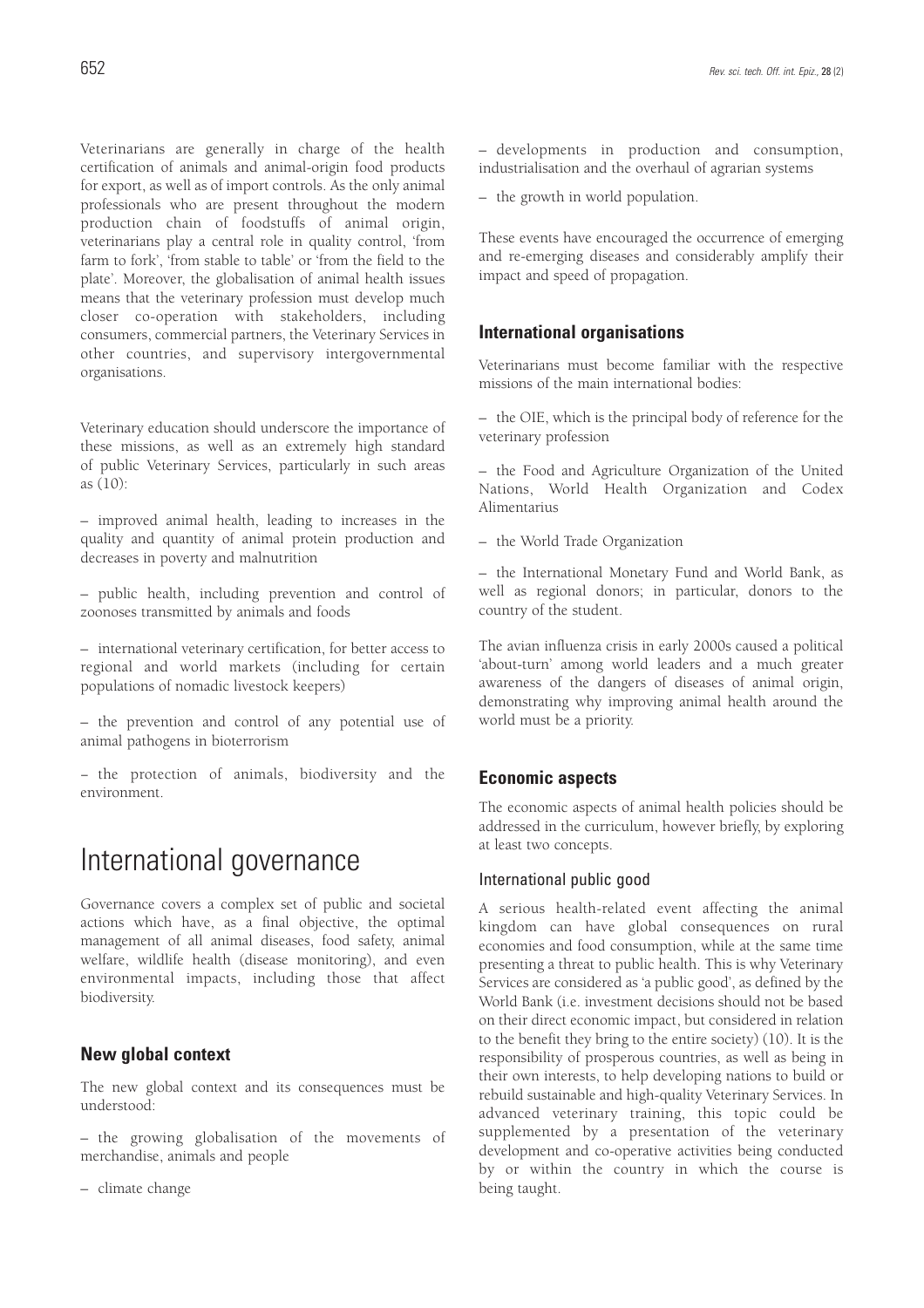#### Cost of public policies

The cost of prevention is significantly lower than the cost of crisis and Veterinary Services must be equipped and trained to be able to react to an emergency as swiftly and effectively as possible, at all times. The OIE is currently working with economists to provide more details on this issue (10).

## Governance and management of national Veterinary Services

### **International standards**

Veterinary Services are part of the public services whose quality is defined by international standards. The OIE standards on the quality of Veterinary Services (11) cover, in particular:

− good governance and the adoption of efficient veterinary health policies

- − legislation
- − administrative organisation
- − competencies

− the role of farmers, livestock-keepers and private veterinarians in managing disease

- − transparency
- − international veterinary certification
- − human and financial resources.

The early detection of an emerging or re-emerging disease and rapid response to such an event are crucial principles. Good governance means, among other things, creating an independent and impartial Veterinary Service that is able to enforce the strict application of the law.

Reforms of national Veterinary Services should be presented in the context of structural adjustment policies and their consequences on the performance of the Veterinary Service should be discussed.

### **Management of public Veterinary Services in the normal curriculum**

It is not necessary to study the management of public Veterinary Services, except in countries in which the majority of veterinarians practise in the public sector. The accent should be placed on:

– the links between Veterinary Services and their principal partners and stakeholders, in particular: veterinarians in private practice, farmers and livestock-keepers and consumers

– the importance of the presence of veterinarians in slaughterhouses, the preferred site for animal disease monitoring and the protection of public health (through ante-mortem and post-mortem inspections). This is particularly important in countries that do not have the necessary resources to monitor animal diseases and zoonoses on the farm.

### **Management of public Veterinary Services in the advanced curriculum**

The management of public Veterinary Services should have some part in a more advanced curriculum and should include such essentials as:

- public management
- public finances
- agricultural and food industry economics
- constitutional, criminal, administrative and common law
- personnel management, including the sociology of organisations
- the preparation and assessment of public policy
- comparative administration
- foreign languages
- communication
- crisis management.

Concepts such as the sociology of nutrition and anthropology can broaden the viewpoints of the students (for example, the way in which the presence of the veterinarian, when 'killing for food', carries a symbolic function, or the differences in perception of what constitutes food in various cultures) (9).

## Advanced training of veterinarians recruited by public Veterinary Services

Included here is a simple overview of the special training of veterinarians recruited by public Veterinary Services.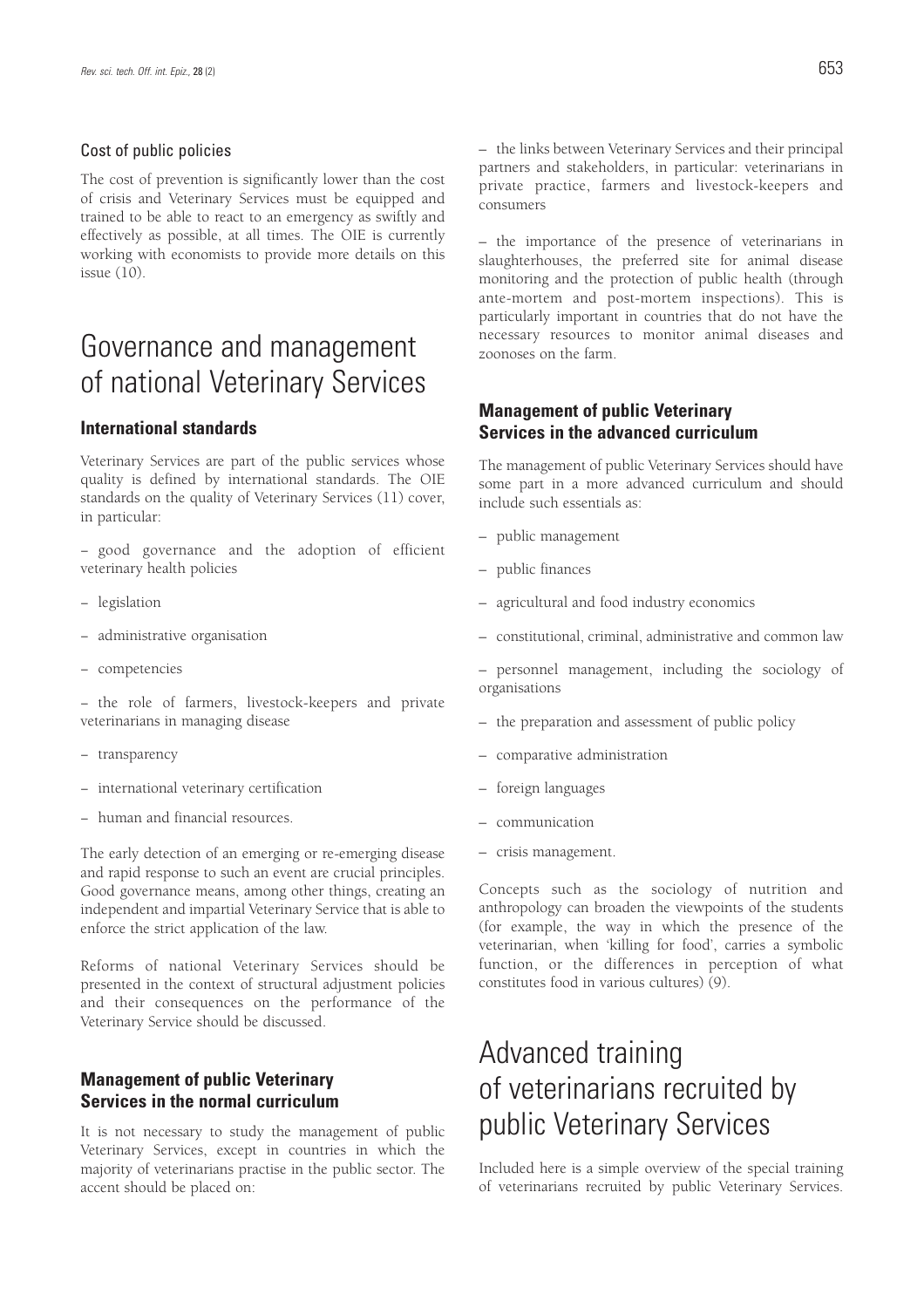Some countries (Italy, for example) require veterinarians to have taken specialised modules, organised by particular veterinary schools, as a pre-requisite to recruitment. Other countries offer special government training. The length of such training varies: a few days, a few weeks, a few months, one year (France). Most often, it involves acquiring targeted technical concepts (food hygiene, epidemiology, management of animal diseases, etc.). Longterm training makes it possible to supplement scientific and technical knowledge with public service skills, such as public policy conduct and Veterinary Services management (8).

Wanting to harmonise such training systems among countries seems unrealistic, considering the differing institutional history of each country and the costs of more complex training. However, the authors emphasise the importance of special vocational training, organised by the employer, which allows the graduate to gain not only technical tools and competencies but also a sense of their professional culture and values.

Within the EU, a regulation on an integrated approach to official health controls (the 'hygiene package' of 2004) sets a minimum training programme for official veterinarians (6). Furthermore, a specialised degree in Veterinary Public Health may be undertaken under the supervision of the European College of Veterinary Public Health (4). In both cases, the subjects studied are technical and do not address the governance or management of public policies or Veterinary Services.

In France, the Ecole Nationale des Services Vétérinaires (ENSV), OIE Collaborating Centre for the Training of Official Veterinarians, hosts future official veterinarians for one or two years. The programme includes biological and technical knowledge, such as:

- the prevention and control of transmissible animal diseases
- the welfare and protection of animals
- technology, microbiology and the management of food safety
- animal environments and production.
- However, it also includes:
- agricultural economics and food industry policies
- national and European law

– public administration

– the official inspection strategy: organisation and methods

- human resources management
- English

– communications, media training and communication in crises

– information technology systems (3).

## Conclusion

In the 21st Century, with the globalisation of trade, animal diseases and zoonoses, in the face of challenges as well as opportunities, professional veterinary culture must include the concept of animal health as an international public good and the national and international governance of Veterinary Services. Such subjects could take the form of a short module (of possibly five to ten hours) in the general veterinary curriculum, entitled, for example: 'The governance of animal health and food safety – public Veterinary Services'. Preferably, this module could be offered towards the end of studies, when students would have gained some maturity. They would be better able to understand, among other things, the opportunities offered by the relationship between the public and private sector. Furthermore, life-long training of all veterinarians (public and private) should also contribute to maintaining the shared values and vision of the veterinary profession.

With the support of its Collaborating Centres (in Lyons, Buenos Aires, Minneapolis and Dakar), the OIE could usefully offer basic academic support in the international role of the veterinary profession, including such fields as: structural policies, the concept of an international public good, examples of the organisation of national Veterinary Services in various countries and the international standards to which Veterinary Services should aspire.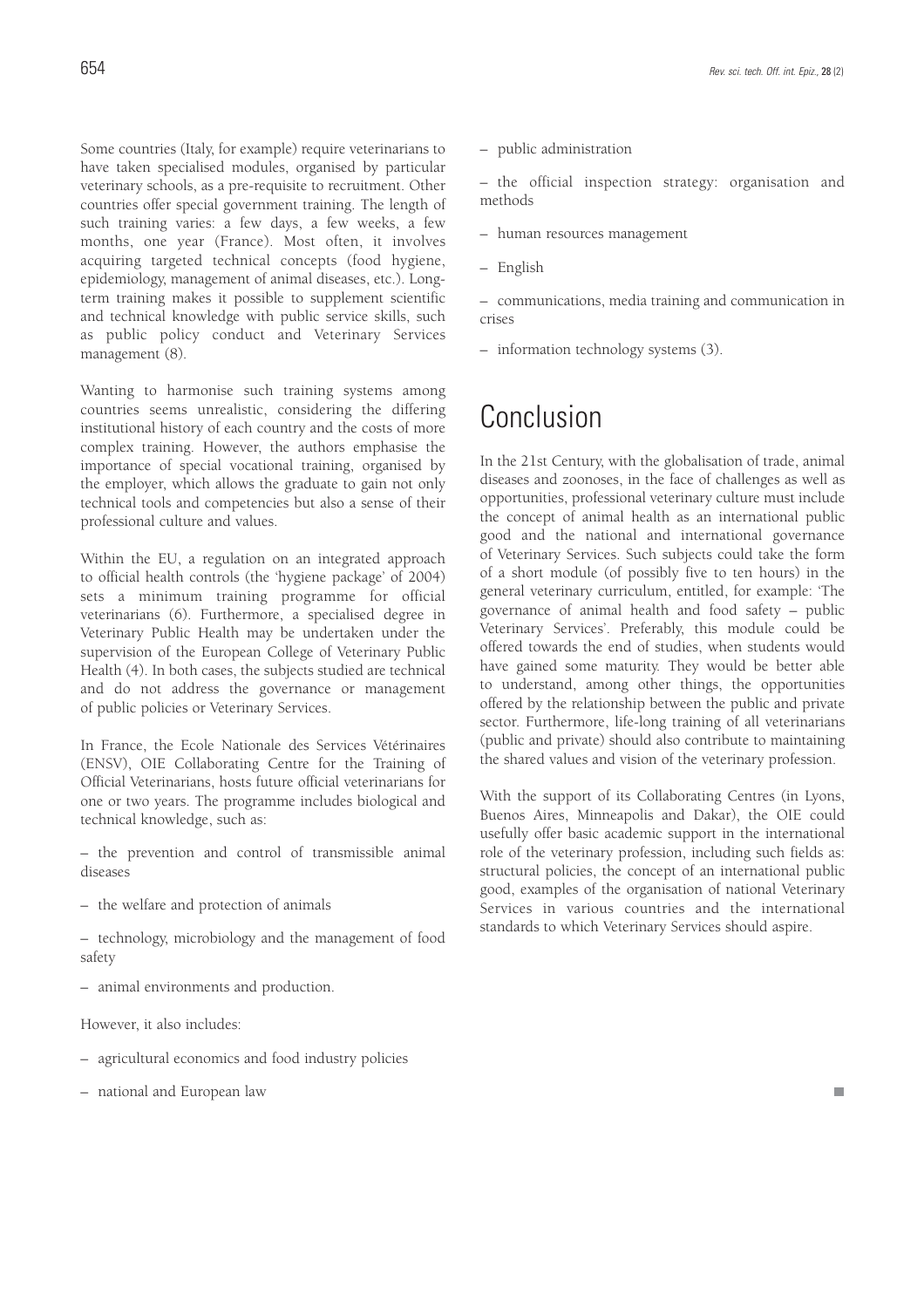## **Les fondamentaux de l'enseignement vétérinaire dans le domaine de la gouvernance des Services vétérinaires**

V. Bellemain & J. Coppalle

#### **Résumé**

Une bonne connaissance de la gouvernance de la santé animale et des Services vétérinaires au niveau national et international fait partie de la culture professionnelle que chaque vétérinaire devrait posséder. En particulier, les vétérinaires doivent connaître les compétences des Services vétérinaires nationaux ou gouvernementaux au sens des normes de l'Organisation mondiale de la santé animale, l'importance sociétale des missions des Services vétérinaires publics, l'histoire de leur structure et leur rôle dans le traitement des questions de santé animale, de bien-être des animaux, d'alimentation animale (par exemple la teneur en protéines essentielles des rations), etc. Les normes de qualité des Services vétérinaires doivent être jugées en tenant compte du contexte et de la situation particulière de chaque pays. Pour maîtriser les éléments clés de la gouvernance internationale il faut connaître le contexte mondial des services de santé animale, les organisations internationales compétentes en la matière, ainsi que le cadre juridique et les dimensions économiques de ce domaine. En outre, il est recommandé de prévoir une formation spécifique destinée aux vétérinaires recrutés au sein des Services vétérinaires publics ou gouvernementaux.

#### **Mots-clés**

Bien public international – Formation – Gouvernance – Programme d'enseignement – Santé animale – Sécurité sanitaire des aliments – Services vétérinaires – Services vétérinaires du secteur public – Services vétérinaires gouvernementaux – Services vétérinaires nationaux.

п

**Enseñanza veterinaria básica sobre mecanismos de gobierno de los Servicios Veterinarios públicos**

V. Bellemain & J. Coppalle

## **Resumen**

En la cultura profesional de todo veterinario debe haber lugar para una profunda comprensión de los mecanismos nacionales e internacionales con que se gobiernan la sanidad animal y los Servicios Veterinarios. Ello supone, en especial, entender el alcance de los Servicios Veterinarios públicos (oficiales o nacionales) tal como vienen definidos en las normas de la Organización Mundial de Sanidad Animal, la importancia que reviste para la sociedad la misión de tales servicios, la historia de su estructura y su participación en temas de sanidad y bienestar animales, suministro básico de proteínas, etc. Las normas